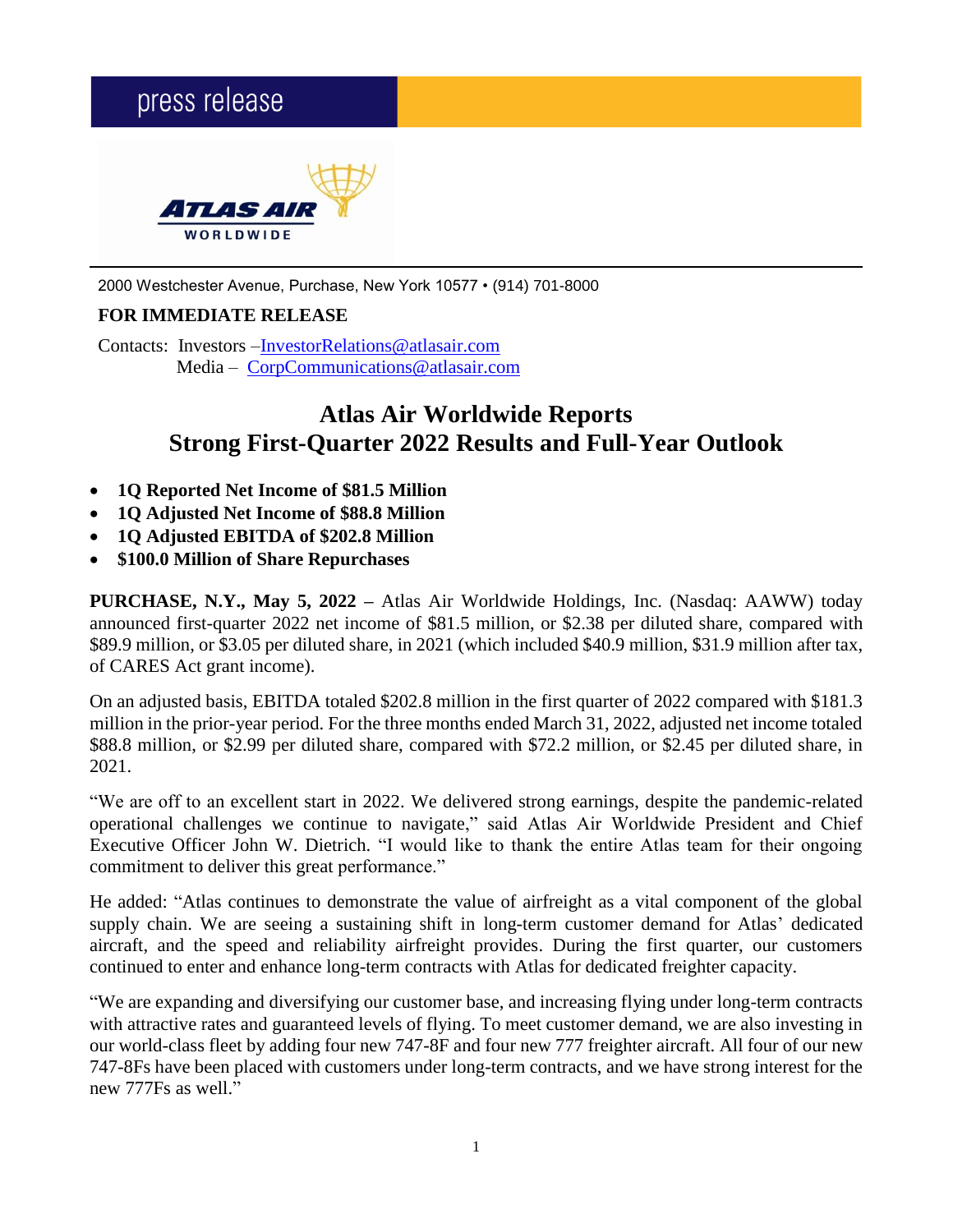Mr. Dietrich concluded: "We are very well positioned for the years ahead. We have significantly strengthened our balance sheet and have a healthy cash balance. This provides us the financial flexibility to opportunistically deploy capital, including investing in our business and returning capital to shareholders."

## **First-Quarter Results**

Revenue grew to \$1.0 billion in the first quarter of 2022 compared with \$861.3 million in the prior-year quarter. Volumes in the first quarter of 2022 totaled 82,626 block hours compared with 88,523 in the first quarter of 2021.

For the three months ended March 31, 2022, our reported net income totaled \$81.5 million, or \$2.38 per diluted share, compared with net income of \$89.9 million, or \$3.05 per diluted share, in the first quarter of 2021 (which included \$40.9 million, \$31.9 million after tax, of CARES Act grant income).

On an adjusted basis, EBITDA was \$202.8 million in the first quarter this year compared with \$181.3 million in the first quarter of 2021. Adjusted net income in the first quarter of 2022 totaled \$88.8 million, or \$2.99 per diluted share, compared with \$72.2 million, or \$2.45 per diluted share, in the prior-year period.

Reported earnings also included an effective income tax rate of 22.8%. On an adjusted basis, our results reflected an effective income tax rate of 22.3%.

Higher Airline Operations revenue primarily reflected an increase in the average rate per block hour, partially offset by a reduction in block hours. The higher average rate per block hour was primarily due to higher yields (net of fuel), including the impact of new and extended long-term contracts, as well as higher fuel prices. Block-hour volumes reflected a reduction in less profitable smaller gauge CMI service flying as well as operational disruptions due to the spike in Omicron cases globally.

Higher Airline Operations segment contribution in the first quarter of 2022 was primarily driven by higher yields (net of fuel), including the impact of new and extended long-term contracts. These improvements were partially offset by increased pilot costs related to our new collective bargaining agreement (CBA) and higher premium pay for pilots operating in certain areas significantly impacted by COVID-19.

In Dry Leasing, segment revenue and contribution increased from the prior-year period primarily due to \$5.0 million of revenue received from maintenance payments related to the scheduled return of an aircraft, which was subsequently sold during the quarter. Dry Leasing contribution also benefited from lower interest expense related to the scheduled repayment of debt.

Unallocated income and expenses, net, increased during the quarter, primarily due to \$40.9 million in CARES Act grant income recognized in 2021 (which was excluded from our adjusted results).

## **Share Repurchases**

As previously announced in February 2022, our Board of Directors approved a share repurchase program authorizing up to \$200.0 million of our common stock, which we began by entering into a \$100.0 million accelerated share repurchase program (ASR). In total, we repurchased 1,234,144 shares under the ASR, which was completed in April.

Additional purchases may be made at our discretion in the form of open market repurchase programs, ASRs, privately negotiated transactions, or a combination of these methods.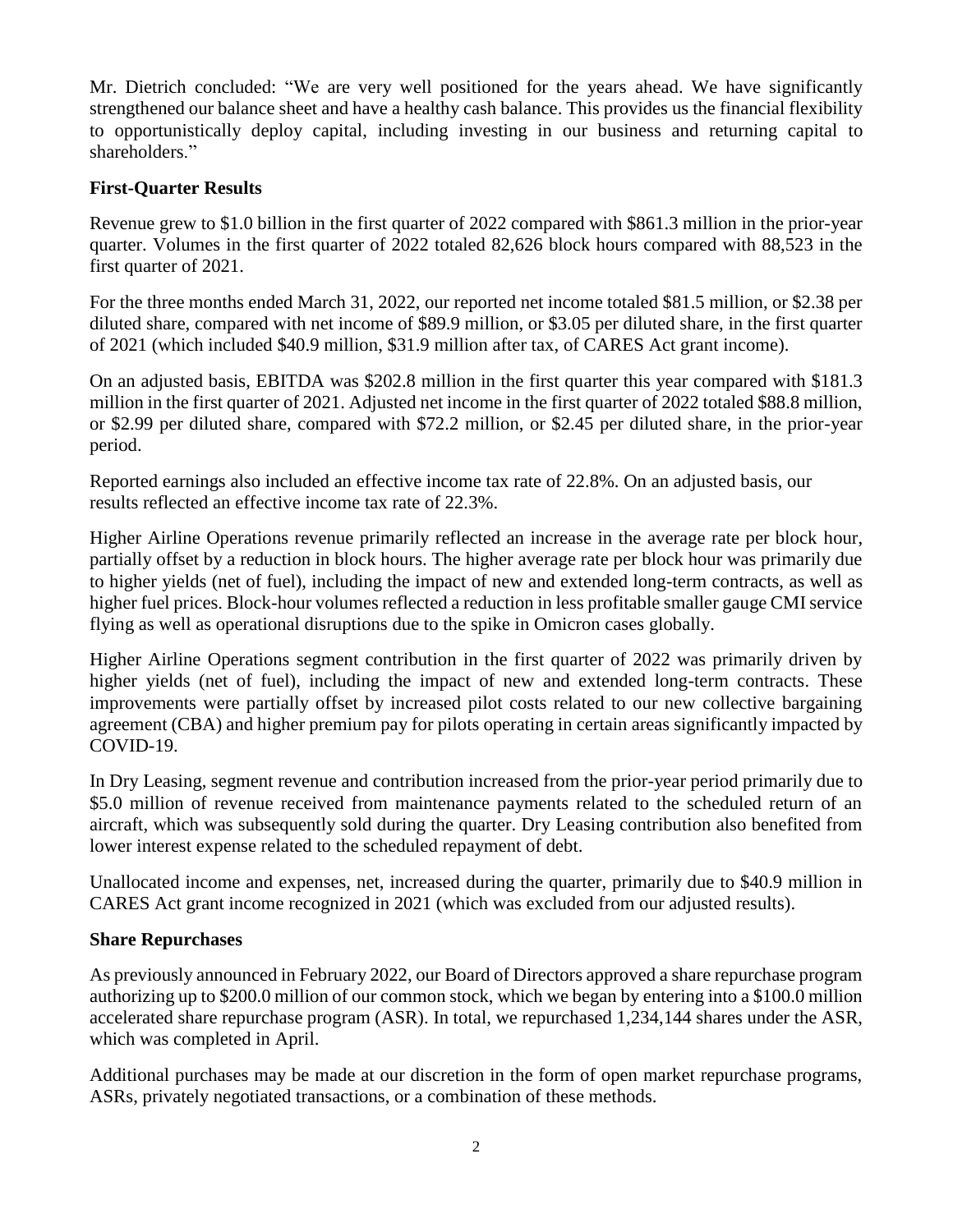## **Fleet**

As previously disclosed, we are purchasing five of our existing 747-400Fs at the end of their leases during the course of this year, one of which was acquired in March. We expect to complete the remaining four aircraft acquisitions between May and December 2022.

Acquiring these widebody freighters underscores our confidence in the demand for international airfreight capacity, particularly in express, e-Commerce and fast-growing global markets. Keeping these aircraft in our fleet ensures continuity of capacity for our customers, which will drive strong returns for Atlas in the years ahead.

## **Cash**

At March 31, 2022, our cash, including cash equivalents and restricted cash, totaled \$740.9 million compared with \$921.0 million at December 31, 2021.

The change in position resulted from cash used for investing and financing activities, including \$115.0 million for pre-delivery payments for our new aircraft and \$100.0 million for our ASR, partially offset by cash provided by operating activities.

Net cash used for investing activities during the first quarter of 2022 primarily related to payments for flight equipment and modifications, including aircraft pre-delivery payments, as well as capital expenditures and spare engines.

Net cash used for financing activities during the period primarily related to payments on debt obligations and the ASR.

## **2022 Outlook\***

For the second quarter of 2022, we expect revenue to exceed \$1.1 billion from flying more than 85,000 block hours. We also anticipate adjusted EBITDA of approximately \$215.0 million, and adjusted net income to grow by a high-single-digit percentage compared with adjusted net income of \$88.8 million in the first quarter of 2022.

For the full year, we expect to fly more than 350,000 block hours, with revenue of approximately \$4.6 billion, and adjusted EBITDA of about \$1.0 billion. In addition, we anticipate adjusted net income in the second half of 2022 to improve approximately 60% compared with adjusted net income in the first half of this year.

We expect aircraft maintenance expense in 2022 to be similar to 2021, and depreciation and amortization to total about \$300 million. In addition, core capital expenditures, which exclude aircraft and engine purchases, are projected to total approximately \$135 to \$145 million, mainly for parts and components for our fleet.

We also expect our full-year 2022 adjusted effective tax rate will be approximately 23.0%.

This outlook includes the contribution from numerous new or enhanced long-term customer contracts, as well as higher pilot costs from our new CBA. We also expect second-quarter results to continue to be impacted by premium pay for pilots operating in certain locations significantly impacted by COVID-19.

Other than with regard to revenue, we provide guidance on an adjusted basis because we are unable to predict with reasonable certainty and without unreasonable effort the effects on future gains and losses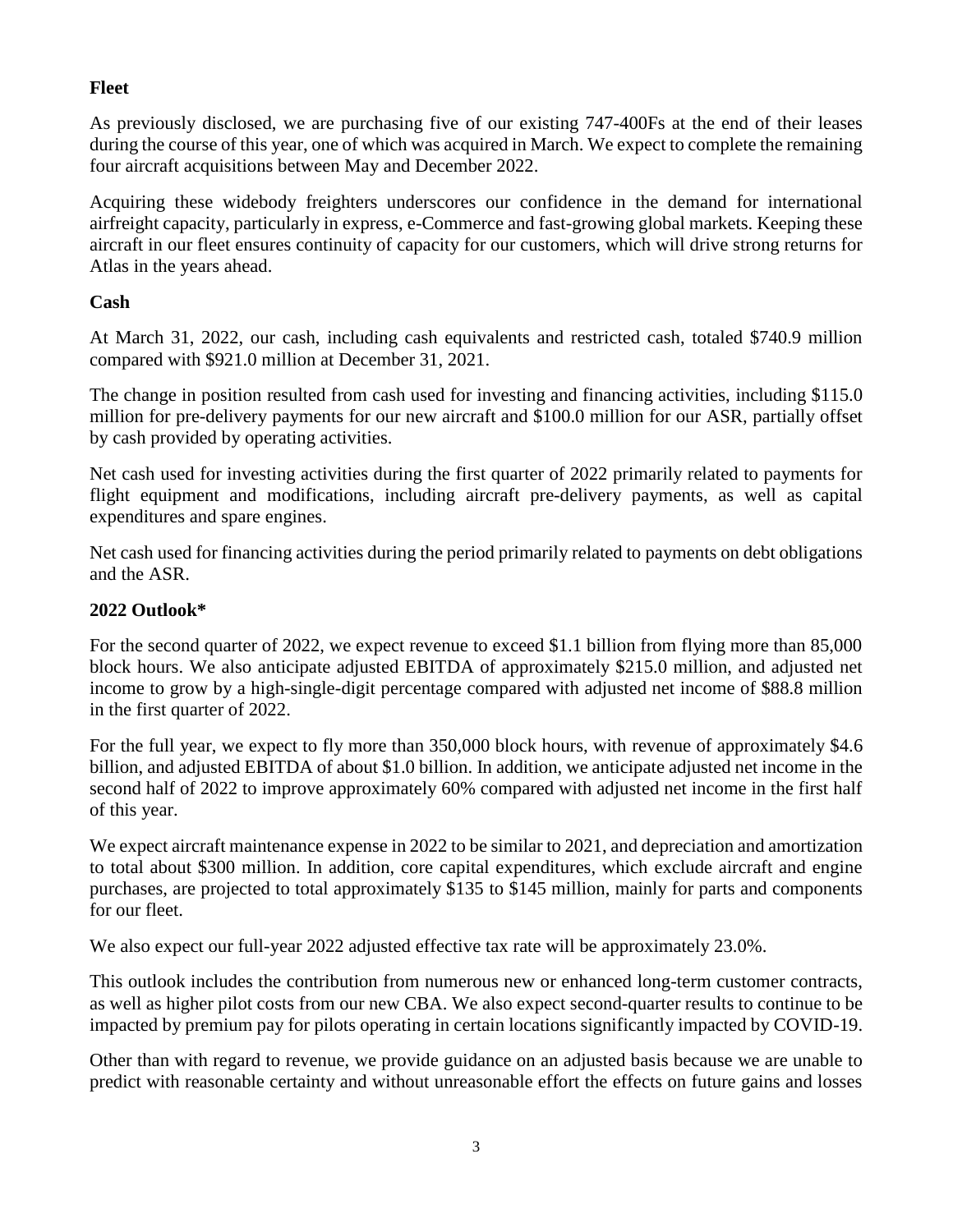on asset sales, special charges and other unanticipated items that could be material to our reported results.\*

## **Conference Call**

As previously announced, management will host a conference call to discuss Atlas Air Worldwide's first-quarter 2022 financial and operating results at 11:00 a.m. Eastern Time on Thursday, May 5, 2022.

Interested parties may listen to the call live at Atlas Air Worldwide's [Investor](https://www.atlasairworldwide.com/investors/presentations/) site or at [https://edge.media-server.com/mmc/p/w2te9jpb.](https://edge.media-server.com/mmc/p/w2te9jpb)

For those unable to listen to the live call, a replay will be archived on the [Investor](https://www.atlasairworldwide.com/investors/presentations/) site following the call. A replay will also be available through May 12 by dialing (855) 859-2056 (U.S. Toll Free) or (404) 537- 3406 (from outside the U.S.) and using Access Code 3594535#.

## **About Non-GAAP Financial Measures**

To supplement our financial statements presented in accordance with U.S. GAAP, we present certain non-GAAP financial measures to assist in the evaluation of our business performance. These non-GAAP measures include Adjusted EBITDA; Adjusted net income; Adjusted Diluted EPS; Adjusted effective tax rate; and Free Cash Flow, which exclude certain noncash income and expenses, and items impacting year-over-year comparisons of our results. These non-GAAP measures may not be comparable to similarly titled measures used by other companies and should not be considered in isolation or as a substitute for Net income; Diluted EPS; Effective tax rate; and Net Cash Provided by Operating Activities, which are the most directly comparable measures of performance prepared in accordance with U.S. GAAP, respectively.

Our management uses these non-GAAP financial measures in assessing the performance of the company's ongoing operations and in planning and forecasting future periods. We believe that these adjusted measures, when considered together with the corresponding U.S. GAAP financial measures and the reconciliations to those measures, provide meaningful supplemental information to assist investors and analysts in understanding our financial results and assessing our prospects for future performance. For example:

- Adjusted EBITDA; Adjusted net income; and Adjusted Diluted EPS provide a more comparable basis to analyze operating results and earnings and are measures commonly used by shareholders to measure our performance. In addition, management's incentive compensation is determined, in part, by using Adjusted EBITDA and Adjusted net income.
- Adjusted effective tax rate provides insight into the tax effects of our ongoing business operations.
- Free Cash Flow helps investors assess our ability, over the long term, to create value for our shareholders as it represents cash available to execute our capital allocation strategy.

\*Other than with regard to revenue, we provide guidance only on an adjusted basis and are unable to provide forward-looking guidance on a U.S. GAAP basis or a reconciliation to the most directly comparable U.S. GAAP measures because we are unable to predict with reasonable certainty and without unreasonable effort, the ultimate outcome of certain significant items, including future gains and losses on asset sales, special charges and other unanticipated items. These items are uncertain, depend on various factors, and could have a material impact on our U.S. GAAP results.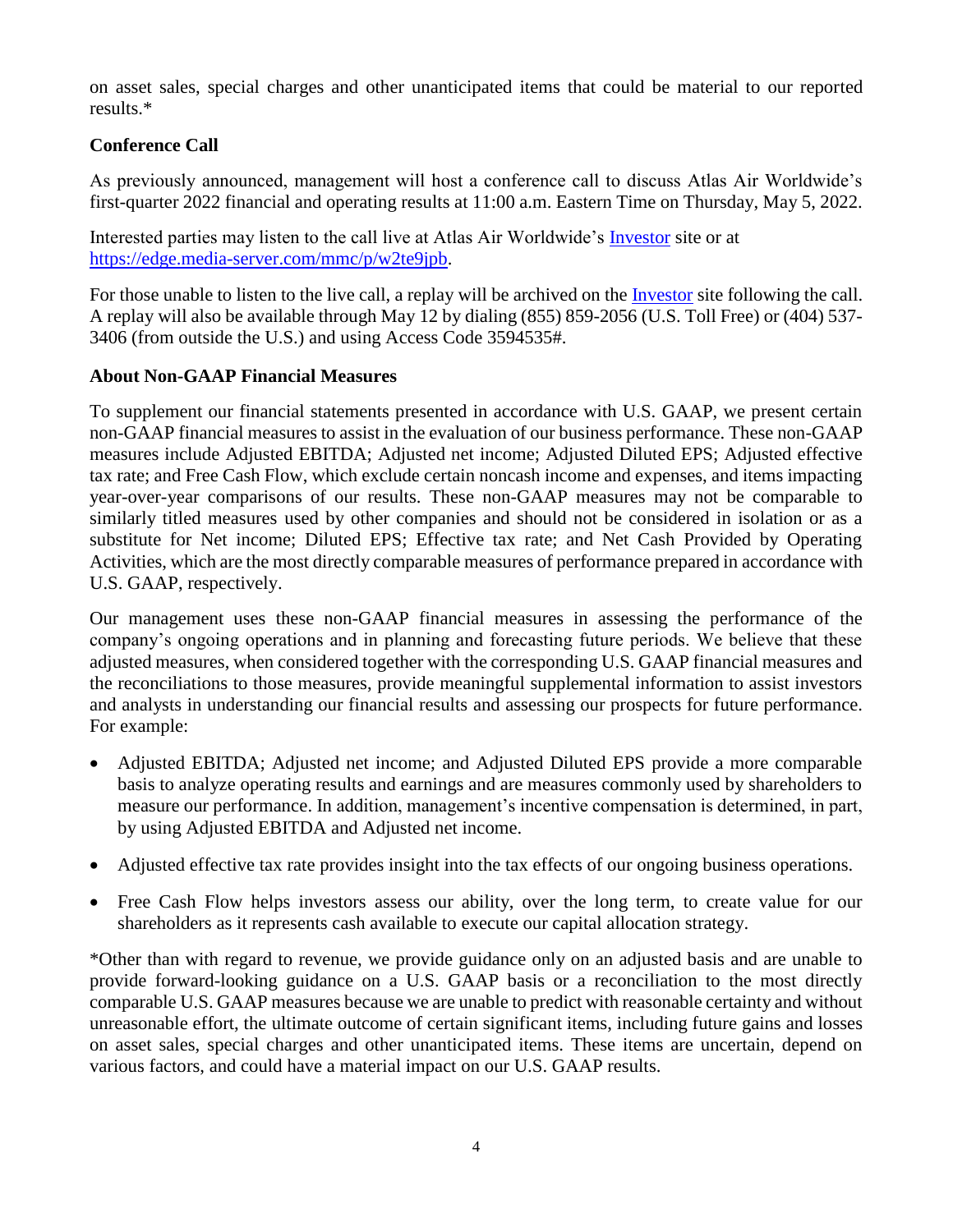#### **About Atlas Air Worldwide:**

Atlas Air Worldwide is a leading global provider of outsourced aircraft and aviation operating services. It is the parent company of Atlas Air, Inc. and Titan Aviation Holdings, Inc., and is the majority shareholder of Polar Air Cargo Worldwide, Inc. Our companies operate the world's largest fleet of 747 freighter aircraft and provide customers the broadest array of Boeing 747, 777, 767 and 737 aircraft for domestic, regional and international cargo and passenger operations.

Atlas Air Worldwide's press releases, SEC filings and other information may be accessed through the company's home page, [www.atlasairworldwide.com.](http://www.atlasairworldwide.com/)

This release contains "forward-looking statements" within the meaning of the Private Securities Litigation Reform Act of 1995 that reflect Atlas Air Worldwide's current views with respect to certain current and future events and financial performance. Those statements are based on management's beliefs, plans, expectations and assumptions, and on information currently available to management. Generally, the words "will," "may," "should," "could," "would," "expect," "anticipate," "intend," "plan," "continue," "believe," "seek," "project," "estimate," and similar expressions used in this release that do not relate to historical facts are intended to identify forward-looking statements.

Such forward-looking statements speak only as of the date of this release. They are and will be, as the case may be, subject to many risks, uncertainties and factors relating to the operations and business environments of Atlas Air Worldwide and its subsidiaries (collectively, the "companies") that may cause the actual results of the companies to be materially different from any future results, express or implied, in such forward-looking statements.

Factors that could cause actual results to differ materially from these forward-looking statements include, but are not limited to, the following: our ability to effectively operate the network service contemplated by our agreements with Amazon; the possibility that Amazon may terminate its agreements with the companies; the ability of the companies to operate pursuant to the terms of their financing facilities; the ability of the companies to obtain and maintain normal terms with vendors and service providers; the companies' ability to maintain contracts that are critical to their operations; the ability of the companies to fund and execute their business plan; the ability of the companies to attract, motivate and/or retain key executives, pilots and associates; the ability of the companies to attract and retain customers; the continued availability of our wide-body aircraft; demand for cargo services in the markets in which the companies operate; changes in U.S. and non-U.S. government trade and tax policies; economic conditions; the impact of geographical events or health epidemics such as the COVID-19 pandemic; the impact of COVID-19 vaccine mandates; our compliance with the requirements and restrictions under the Payroll Support Program; the effects of any hostilities or act of war or any terrorist attack; significant data breach or disruption of our information technology systems; labor costs and relations, work stoppages and service slowdowns; financing costs; the cost and availability of war risk insurance; aviation fuel costs; security-related costs; competitive pressures on pricing (especially from lower-cost competitors); volatility in the international currency markets; geopolitical events; weather conditions; natural disasters; government legislation and regulation; border restrictions; consumer perceptions of the companies' products and services; anticipated and future litigation; and other risks and uncertainties set forth from time to time in Atlas Air Worldwide's reports to the United States Securities and Exchange Commission.

For additional information, we refer you to the risk factors set forth under the heading "Risk Factors" in the most recent Annual Report on Form 10-K and subsequent reports on Form 10-Q filed by Atlas Air Worldwide with the Securities and Exchange Commission. Other factors and assumptions not identified above may also affect the forward-looking statements, and these other factors and assumptions may also cause actual results to differ materially from those discussed.

Except as stated in this release, Atlas Air Worldwide is not providing guidance or estimates regarding its anticipated business and financial performance for 2022 or thereafter.

Atlas Air Worldwide assumes no obligation to update such statements contained in this release to reflect actual results, changes in assumptions or changes in other factors affecting such estimates other than as required by law and expressly disclaims any obligation to revise or update publicly any forward-looking statement to reflect future events or circumstances.

\* \* \*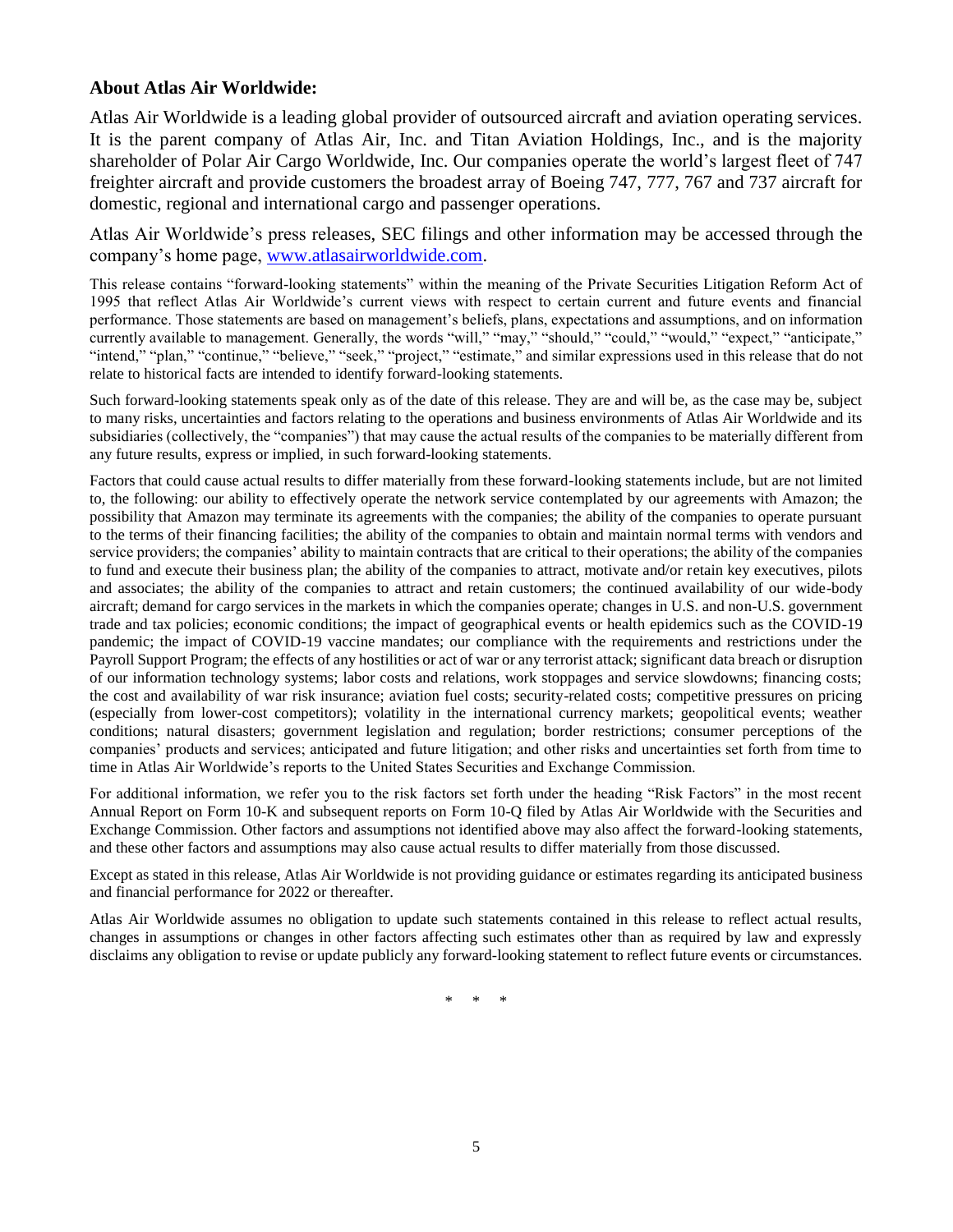## **Atlas Air Worldwide Holdings, Inc. Consolidated Statements of Operations**

*(in thousands, except per share data) (Unaudited)*

|                                              |                       | For the Three Months Ended |
|----------------------------------------------|-----------------------|----------------------------|
|                                              | <b>March 31, 2022</b> | March 31, 2021             |
| <b>Operating Revenue</b>                     | \$<br>1,037,156       | $\mathcal{S}$<br>861,300   |
| <b>Operating Expenses</b>                    |                       |                            |
| Salaries, wages and benefits                 | 298,019               | 202,614                    |
| Aircraft fuel                                | 244,337               | 163,551                    |
| Maintenance, materials and repairs           | 118,899               | 121,133                    |
| Depreciation and amortization                | 72,202                | 67,789                     |
| Travel                                       | 42,768                | 37,672                     |
| Navigation fees, landing fees and other rent | 39,354                | 44,887                     |
| Passenger and ground handling services       | 34,936                | 40,065                     |
| Aircraft rent                                | 12,995                | 20,756                     |
| Loss (gain) on disposal of flight equipment  | (6,240)               | 16                         |
| Special charge                               | 2,633                 |                            |
| Transaction-related expenses                 |                       | 201                        |
| Other                                        | 55,857                | 58,412                     |
| <b>Total Operating Expenses</b>              | 915,760               | 757,096                    |
| Operating Income                             | 121,396               | 104,204                    |
| <b>Non-operating Expenses (Income)</b>       |                       |                            |
| Interest income                              | (240)                 | (211)                      |
| Interest expense                             | 20,423                | 27,180                     |
| Capitalized interest                         | (3,764)               | (1,271)                    |
| Unrealized loss on financial instruments     |                       | 113                        |
| Other (income) expense, net                  | (618)                 | (39, 456)                  |
| Total Non-operating Expenses (Income)        | 15,801                | (13, 645)                  |
| Income before income taxes                   | 105,595               | 117,849                    |
| Income tax expense                           | 24,084                | 27,916                     |
| <b>Net Income</b>                            | \$<br>81,511          | 89,933<br>S                |
| Earnings per share:                          |                       |                            |
| <b>Basic</b>                                 | \$<br>2.82            | 3.16<br>\$                 |
| Diluted                                      | \$<br>2.38            | \$<br>3.05                 |
| Weighted average shares:                     |                       |                            |
| <b>Basic</b>                                 | 28,854                | 28,491                     |
| Diluted                                      | 34,690                | 29,478                     |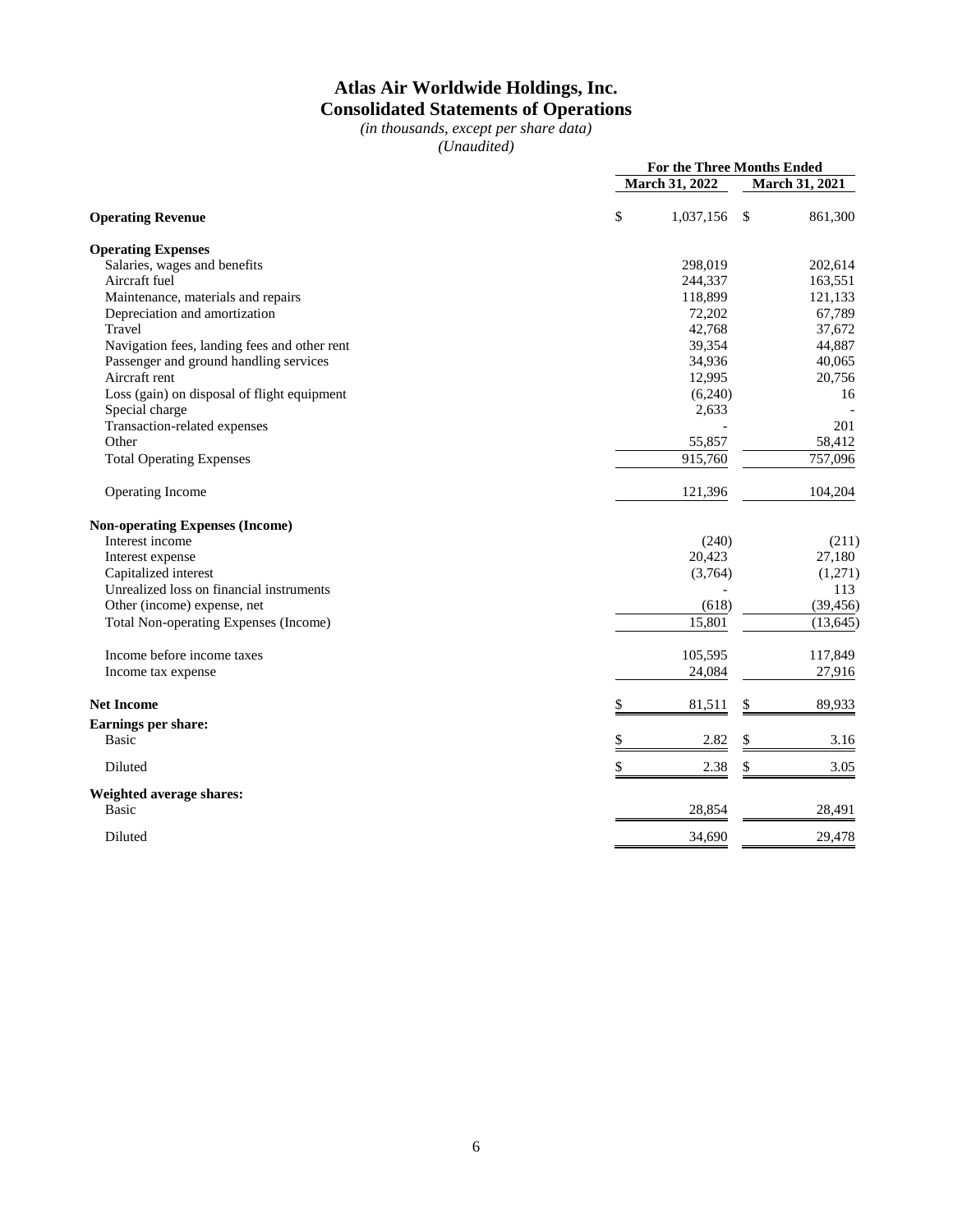## **Atlas Air Worldwide Holdings, Inc. Consolidated Balance Sheets**

*(in thousands, except share data) (Unaudited)*

| <b>Assets</b><br><b>Current Assets</b><br>\$<br>Cash and cash equivalents<br>730,349<br>\$<br>910,965<br>10,554<br>10,052<br>Restricted cash<br>305,905<br>Accounts receivable, net of allowance of \$4,178 and \$4,003, respectively<br>297,264<br>Prepaid expenses, assets held for sale and other current assets<br>93,910<br>99,100<br>1,132,077<br>1,326,022<br>Total current assets<br><b>Property and Equipment</b><br>Flight equipment<br>5,449,100<br>5,507,628<br>Ground equipment<br>101,824<br>103,498<br>Less: accumulated depreciation<br>(1,360,736)<br>(1,319,636)<br>Flight equipment purchase deposits and modifications in progress<br>438,308<br>352,422<br>Property and equipment, net<br>4,688,698<br>4,583,710<br><b>Other Assets</b><br>Operating lease right-of-use assets<br>138,744<br>130,748<br>Deferred costs and other assets<br>317,993<br>329,971<br>64,796<br>Intangible assets, net and goodwill<br>63,289<br>6,332,805<br>\$<br>6,443,243<br>\$<br><b>Total Assets</b><br><b>Liabilities and Equity</b><br><b>Current Liabilities</b><br>\$<br>Accounts payable<br>\$<br>82,885<br>122,751<br>615,134<br>641,978<br><b>Accrued liabilities</b><br>Current portion of long-term debt and finance leases<br>607,999<br>639,811<br>55,383<br>Current portion of long-term operating leases<br>55,587<br>Total current liabilities<br>1,401,471<br>1,420,057<br><b>Other Liabilities</b><br>Long-term debt and finance leases<br>1,655,075<br>1,615,305<br>Long-term operating leases<br>152,150<br>166,022<br>Deferred taxes<br>371,518<br>354,798<br>Financial instruments and other liabilities<br>31,031<br>37,954<br>2,170,004<br>2,213,849<br>Total other liabilities<br>Commitments and contingencies<br><b>Equity</b><br>Stockholders' Equity<br>Preferred stock, \$1 par value; 10,000,000 shares authorized; no shares issued |
|-------------------------------------------------------------------------------------------------------------------------------------------------------------------------------------------------------------------------------------------------------------------------------------------------------------------------------------------------------------------------------------------------------------------------------------------------------------------------------------------------------------------------------------------------------------------------------------------------------------------------------------------------------------------------------------------------------------------------------------------------------------------------------------------------------------------------------------------------------------------------------------------------------------------------------------------------------------------------------------------------------------------------------------------------------------------------------------------------------------------------------------------------------------------------------------------------------------------------------------------------------------------------------------------------------------------------------------------------------------------------------------------------------------------------------------------------------------------------------------------------------------------------------------------------------------------------------------------------------------------------------------------------------------------------------------------------------------------------------------------------------------------------------------------------------------------------------------------------------------------------|
|                                                                                                                                                                                                                                                                                                                                                                                                                                                                                                                                                                                                                                                                                                                                                                                                                                                                                                                                                                                                                                                                                                                                                                                                                                                                                                                                                                                                                                                                                                                                                                                                                                                                                                                                                                                                                                                                         |
|                                                                                                                                                                                                                                                                                                                                                                                                                                                                                                                                                                                                                                                                                                                                                                                                                                                                                                                                                                                                                                                                                                                                                                                                                                                                                                                                                                                                                                                                                                                                                                                                                                                                                                                                                                                                                                                                         |
|                                                                                                                                                                                                                                                                                                                                                                                                                                                                                                                                                                                                                                                                                                                                                                                                                                                                                                                                                                                                                                                                                                                                                                                                                                                                                                                                                                                                                                                                                                                                                                                                                                                                                                                                                                                                                                                                         |
|                                                                                                                                                                                                                                                                                                                                                                                                                                                                                                                                                                                                                                                                                                                                                                                                                                                                                                                                                                                                                                                                                                                                                                                                                                                                                                                                                                                                                                                                                                                                                                                                                                                                                                                                                                                                                                                                         |
|                                                                                                                                                                                                                                                                                                                                                                                                                                                                                                                                                                                                                                                                                                                                                                                                                                                                                                                                                                                                                                                                                                                                                                                                                                                                                                                                                                                                                                                                                                                                                                                                                                                                                                                                                                                                                                                                         |
|                                                                                                                                                                                                                                                                                                                                                                                                                                                                                                                                                                                                                                                                                                                                                                                                                                                                                                                                                                                                                                                                                                                                                                                                                                                                                                                                                                                                                                                                                                                                                                                                                                                                                                                                                                                                                                                                         |
|                                                                                                                                                                                                                                                                                                                                                                                                                                                                                                                                                                                                                                                                                                                                                                                                                                                                                                                                                                                                                                                                                                                                                                                                                                                                                                                                                                                                                                                                                                                                                                                                                                                                                                                                                                                                                                                                         |
|                                                                                                                                                                                                                                                                                                                                                                                                                                                                                                                                                                                                                                                                                                                                                                                                                                                                                                                                                                                                                                                                                                                                                                                                                                                                                                                                                                                                                                                                                                                                                                                                                                                                                                                                                                                                                                                                         |
|                                                                                                                                                                                                                                                                                                                                                                                                                                                                                                                                                                                                                                                                                                                                                                                                                                                                                                                                                                                                                                                                                                                                                                                                                                                                                                                                                                                                                                                                                                                                                                                                                                                                                                                                                                                                                                                                         |
|                                                                                                                                                                                                                                                                                                                                                                                                                                                                                                                                                                                                                                                                                                                                                                                                                                                                                                                                                                                                                                                                                                                                                                                                                                                                                                                                                                                                                                                                                                                                                                                                                                                                                                                                                                                                                                                                         |
|                                                                                                                                                                                                                                                                                                                                                                                                                                                                                                                                                                                                                                                                                                                                                                                                                                                                                                                                                                                                                                                                                                                                                                                                                                                                                                                                                                                                                                                                                                                                                                                                                                                                                                                                                                                                                                                                         |
|                                                                                                                                                                                                                                                                                                                                                                                                                                                                                                                                                                                                                                                                                                                                                                                                                                                                                                                                                                                                                                                                                                                                                                                                                                                                                                                                                                                                                                                                                                                                                                                                                                                                                                                                                                                                                                                                         |
|                                                                                                                                                                                                                                                                                                                                                                                                                                                                                                                                                                                                                                                                                                                                                                                                                                                                                                                                                                                                                                                                                                                                                                                                                                                                                                                                                                                                                                                                                                                                                                                                                                                                                                                                                                                                                                                                         |
|                                                                                                                                                                                                                                                                                                                                                                                                                                                                                                                                                                                                                                                                                                                                                                                                                                                                                                                                                                                                                                                                                                                                                                                                                                                                                                                                                                                                                                                                                                                                                                                                                                                                                                                                                                                                                                                                         |
|                                                                                                                                                                                                                                                                                                                                                                                                                                                                                                                                                                                                                                                                                                                                                                                                                                                                                                                                                                                                                                                                                                                                                                                                                                                                                                                                                                                                                                                                                                                                                                                                                                                                                                                                                                                                                                                                         |
|                                                                                                                                                                                                                                                                                                                                                                                                                                                                                                                                                                                                                                                                                                                                                                                                                                                                                                                                                                                                                                                                                                                                                                                                                                                                                                                                                                                                                                                                                                                                                                                                                                                                                                                                                                                                                                                                         |
|                                                                                                                                                                                                                                                                                                                                                                                                                                                                                                                                                                                                                                                                                                                                                                                                                                                                                                                                                                                                                                                                                                                                                                                                                                                                                                                                                                                                                                                                                                                                                                                                                                                                                                                                                                                                                                                                         |
|                                                                                                                                                                                                                                                                                                                                                                                                                                                                                                                                                                                                                                                                                                                                                                                                                                                                                                                                                                                                                                                                                                                                                                                                                                                                                                                                                                                                                                                                                                                                                                                                                                                                                                                                                                                                                                                                         |
|                                                                                                                                                                                                                                                                                                                                                                                                                                                                                                                                                                                                                                                                                                                                                                                                                                                                                                                                                                                                                                                                                                                                                                                                                                                                                                                                                                                                                                                                                                                                                                                                                                                                                                                                                                                                                                                                         |
|                                                                                                                                                                                                                                                                                                                                                                                                                                                                                                                                                                                                                                                                                                                                                                                                                                                                                                                                                                                                                                                                                                                                                                                                                                                                                                                                                                                                                                                                                                                                                                                                                                                                                                                                                                                                                                                                         |
|                                                                                                                                                                                                                                                                                                                                                                                                                                                                                                                                                                                                                                                                                                                                                                                                                                                                                                                                                                                                                                                                                                                                                                                                                                                                                                                                                                                                                                                                                                                                                                                                                                                                                                                                                                                                                                                                         |
|                                                                                                                                                                                                                                                                                                                                                                                                                                                                                                                                                                                                                                                                                                                                                                                                                                                                                                                                                                                                                                                                                                                                                                                                                                                                                                                                                                                                                                                                                                                                                                                                                                                                                                                                                                                                                                                                         |
|                                                                                                                                                                                                                                                                                                                                                                                                                                                                                                                                                                                                                                                                                                                                                                                                                                                                                                                                                                                                                                                                                                                                                                                                                                                                                                                                                                                                                                                                                                                                                                                                                                                                                                                                                                                                                                                                         |
|                                                                                                                                                                                                                                                                                                                                                                                                                                                                                                                                                                                                                                                                                                                                                                                                                                                                                                                                                                                                                                                                                                                                                                                                                                                                                                                                                                                                                                                                                                                                                                                                                                                                                                                                                                                                                                                                         |
|                                                                                                                                                                                                                                                                                                                                                                                                                                                                                                                                                                                                                                                                                                                                                                                                                                                                                                                                                                                                                                                                                                                                                                                                                                                                                                                                                                                                                                                                                                                                                                                                                                                                                                                                                                                                                                                                         |
|                                                                                                                                                                                                                                                                                                                                                                                                                                                                                                                                                                                                                                                                                                                                                                                                                                                                                                                                                                                                                                                                                                                                                                                                                                                                                                                                                                                                                                                                                                                                                                                                                                                                                                                                                                                                                                                                         |
|                                                                                                                                                                                                                                                                                                                                                                                                                                                                                                                                                                                                                                                                                                                                                                                                                                                                                                                                                                                                                                                                                                                                                                                                                                                                                                                                                                                                                                                                                                                                                                                                                                                                                                                                                                                                                                                                         |
|                                                                                                                                                                                                                                                                                                                                                                                                                                                                                                                                                                                                                                                                                                                                                                                                                                                                                                                                                                                                                                                                                                                                                                                                                                                                                                                                                                                                                                                                                                                                                                                                                                                                                                                                                                                                                                                                         |
|                                                                                                                                                                                                                                                                                                                                                                                                                                                                                                                                                                                                                                                                                                                                                                                                                                                                                                                                                                                                                                                                                                                                                                                                                                                                                                                                                                                                                                                                                                                                                                                                                                                                                                                                                                                                                                                                         |
|                                                                                                                                                                                                                                                                                                                                                                                                                                                                                                                                                                                                                                                                                                                                                                                                                                                                                                                                                                                                                                                                                                                                                                                                                                                                                                                                                                                                                                                                                                                                                                                                                                                                                                                                                                                                                                                                         |
|                                                                                                                                                                                                                                                                                                                                                                                                                                                                                                                                                                                                                                                                                                                                                                                                                                                                                                                                                                                                                                                                                                                                                                                                                                                                                                                                                                                                                                                                                                                                                                                                                                                                                                                                                                                                                                                                         |
|                                                                                                                                                                                                                                                                                                                                                                                                                                                                                                                                                                                                                                                                                                                                                                                                                                                                                                                                                                                                                                                                                                                                                                                                                                                                                                                                                                                                                                                                                                                                                                                                                                                                                                                                                                                                                                                                         |
|                                                                                                                                                                                                                                                                                                                                                                                                                                                                                                                                                                                                                                                                                                                                                                                                                                                                                                                                                                                                                                                                                                                                                                                                                                                                                                                                                                                                                                                                                                                                                                                                                                                                                                                                                                                                                                                                         |
|                                                                                                                                                                                                                                                                                                                                                                                                                                                                                                                                                                                                                                                                                                                                                                                                                                                                                                                                                                                                                                                                                                                                                                                                                                                                                                                                                                                                                                                                                                                                                                                                                                                                                                                                                                                                                                                                         |
|                                                                                                                                                                                                                                                                                                                                                                                                                                                                                                                                                                                                                                                                                                                                                                                                                                                                                                                                                                                                                                                                                                                                                                                                                                                                                                                                                                                                                                                                                                                                                                                                                                                                                                                                                                                                                                                                         |
|                                                                                                                                                                                                                                                                                                                                                                                                                                                                                                                                                                                                                                                                                                                                                                                                                                                                                                                                                                                                                                                                                                                                                                                                                                                                                                                                                                                                                                                                                                                                                                                                                                                                                                                                                                                                                                                                         |
|                                                                                                                                                                                                                                                                                                                                                                                                                                                                                                                                                                                                                                                                                                                                                                                                                                                                                                                                                                                                                                                                                                                                                                                                                                                                                                                                                                                                                                                                                                                                                                                                                                                                                                                                                                                                                                                                         |
| Common stock, \$0.01 par value; 100,000,000 shares authorized;                                                                                                                                                                                                                                                                                                                                                                                                                                                                                                                                                                                                                                                                                                                                                                                                                                                                                                                                                                                                                                                                                                                                                                                                                                                                                                                                                                                                                                                                                                                                                                                                                                                                                                                                                                                                          |
| 35,071,410 and 34,707,860 shares issued, 28,363,266 and 29,215,702                                                                                                                                                                                                                                                                                                                                                                                                                                                                                                                                                                                                                                                                                                                                                                                                                                                                                                                                                                                                                                                                                                                                                                                                                                                                                                                                                                                                                                                                                                                                                                                                                                                                                                                                                                                                      |
| shares outstanding (net of treasury stock), as of March 31, 2022                                                                                                                                                                                                                                                                                                                                                                                                                                                                                                                                                                                                                                                                                                                                                                                                                                                                                                                                                                                                                                                                                                                                                                                                                                                                                                                                                                                                                                                                                                                                                                                                                                                                                                                                                                                                        |
| 351<br>and December 31, 2021, respectively<br>347                                                                                                                                                                                                                                                                                                                                                                                                                                                                                                                                                                                                                                                                                                                                                                                                                                                                                                                                                                                                                                                                                                                                                                                                                                                                                                                                                                                                                                                                                                                                                                                                                                                                                                                                                                                                                       |
| Additional paid-in capital<br>828,391<br>934,516                                                                                                                                                                                                                                                                                                                                                                                                                                                                                                                                                                                                                                                                                                                                                                                                                                                                                                                                                                                                                                                                                                                                                                                                                                                                                                                                                                                                                                                                                                                                                                                                                                                                                                                                                                                                                        |
| Treasury stock, at cost; 6,708,144 and 5,492,158 shares, respectively<br>(317, 480)<br>(225, 461)                                                                                                                                                                                                                                                                                                                                                                                                                                                                                                                                                                                                                                                                                                                                                                                                                                                                                                                                                                                                                                                                                                                                                                                                                                                                                                                                                                                                                                                                                                                                                                                                                                                                                                                                                                       |
| Accumulated other comprehensive loss<br>(433)<br>(511)                                                                                                                                                                                                                                                                                                                                                                                                                                                                                                                                                                                                                                                                                                                                                                                                                                                                                                                                                                                                                                                                                                                                                                                                                                                                                                                                                                                                                                                                                                                                                                                                                                                                                                                                                                                                                  |
| Retained earnings<br>2,250,501<br>2,100,446                                                                                                                                                                                                                                                                                                                                                                                                                                                                                                                                                                                                                                                                                                                                                                                                                                                                                                                                                                                                                                                                                                                                                                                                                                                                                                                                                                                                                                                                                                                                                                                                                                                                                                                                                                                                                             |
| Total stockholders' equity<br>2,761,330<br>2,809,337                                                                                                                                                                                                                                                                                                                                                                                                                                                                                                                                                                                                                                                                                                                                                                                                                                                                                                                                                                                                                                                                                                                                                                                                                                                                                                                                                                                                                                                                                                                                                                                                                                                                                                                                                                                                                    |
| \$<br>\$<br>6,443,243<br>6,332,805<br><b>Total Liabilities and Equity</b>                                                                                                                                                                                                                                                                                                                                                                                                                                                                                                                                                                                                                                                                                                                                                                                                                                                                                                                                                                                                                                                                                                                                                                                                                                                                                                                                                                                                                                                                                                                                                                                                                                                                                                                                                                                               |

<sup>1</sup> Balance sheet debt at March 31, 2022 totaled \$2,223.3 million, including the impact of debt issuance costs of \$20.7 million, compared with \$2,294.9 million, including the impact of \$31.5 million of unamortized discount and debt issuance costs of \$22.7 million at December 31, 2021.

<sup>2</sup> The face value of our debt and finance leases at March 31, 2022 totaled \$2,244.0 million, compared with \$2,349.1 million on December 31, 2021.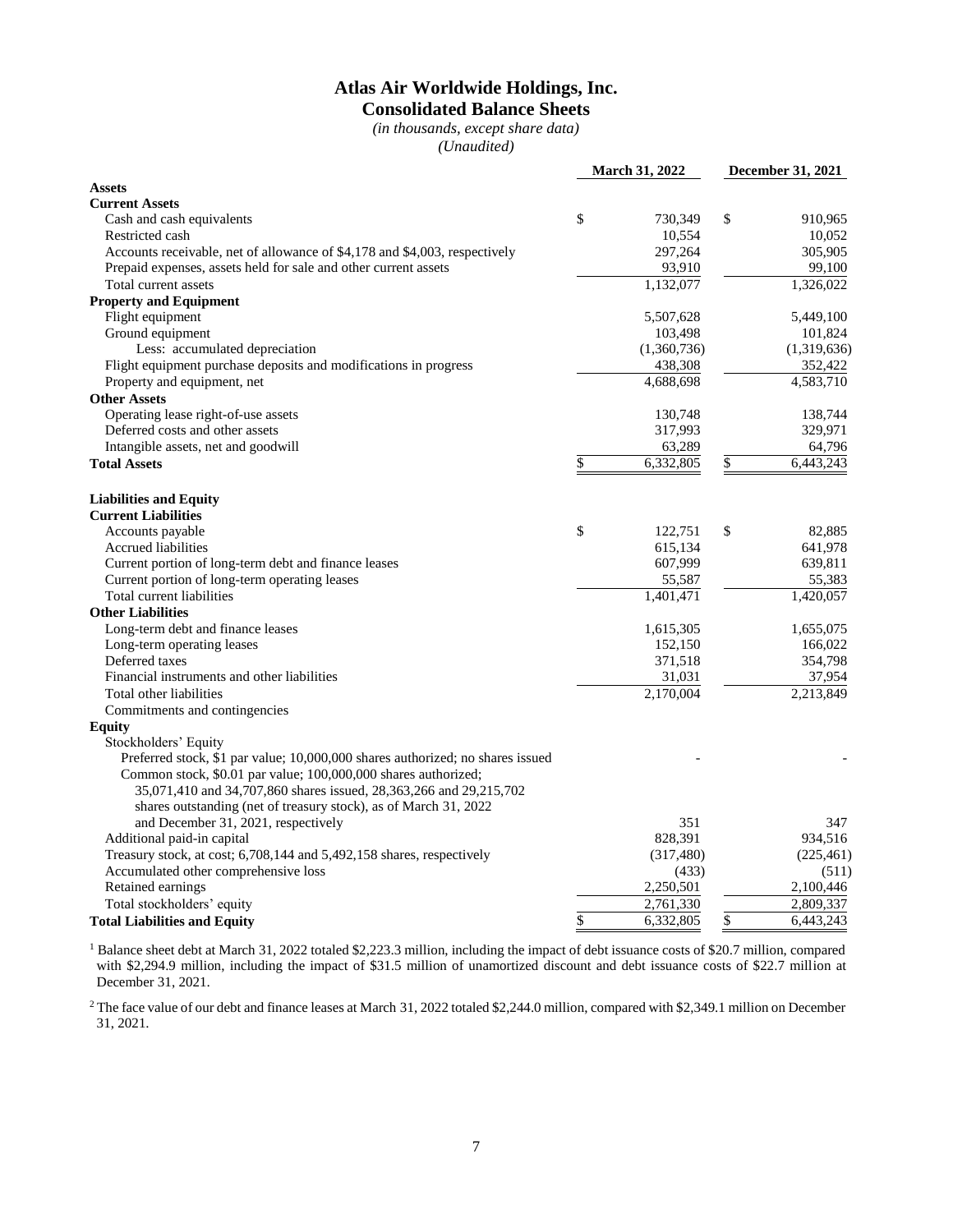# **Atlas Air Worldwide Holdings, Inc. Consolidated Statements of Cash Flows**

*(in thousands) (Unaudited)*

|                                                                                   | For the Three Months Ended |                       |    |                |
|-----------------------------------------------------------------------------------|----------------------------|-----------------------|----|----------------|
|                                                                                   |                            | <b>March 31, 2022</b> |    | March 31, 2021 |
| <b>Operating Activities:</b>                                                      |                            |                       |    |                |
| Net Income                                                                        | \$                         | 81,511 \$             |    | 89,933         |
| Adjustments to reconcile Net Income to net cash provided by operating activities: |                            |                       |    |                |
| Depreciation and amortization                                                     |                            | 85,257                |    | 86,172         |
| Provision for (reversal of) expected credit losses                                |                            | (15)                  |    | (397)          |
| Special charge                                                                    |                            | 2,633                 |    |                |
| Unrealized loss on financial instruments                                          |                            |                       |    | 113            |
| Loss (gain) on disposal of flight equipment                                       |                            | (6,240)               |    | 16             |
| Deferred taxes                                                                    |                            | 23,682                |    | 27,839         |
| Stock-based compensation                                                          |                            | 2,195                 |    | 4,060          |
| Changes in:                                                                       |                            |                       |    |                |
| Accounts receivable                                                               |                            | 9,960                 |    | (22, 745)      |
| Prepaid expenses, current assets and other assets                                 |                            | (3,619)               |    | (7,500)        |
| Accounts payable, accrued liabilities and other liabilities                       |                            | 12,475                |    | (89,366)       |
| Net cash provided by operating activities                                         |                            | 207,839               |    | 88,125         |
| <b>Investing Activities:</b>                                                      |                            |                       |    |                |
| Capital expenditures                                                              |                            | (29, 895)             |    | (26, 662)      |
| Purchase deposits and payments for flight equipment and modifications             |                            | (154, 420)            |    | (126, 807)     |
| Investment in joint ventures                                                      |                            | (783)                 |    | (1,608)        |
| Proceeds from disposal of flight equipment                                        |                            | 13,500                |    | 1,850          |
| Net cash used for investing activities                                            |                            | (171, 598)            |    | (153, 227)     |
| <b>Financing Activities:</b>                                                      |                            |                       |    |                |
| Proceeds from debt issuance                                                       |                            |                       |    | 16,161         |
| Payment of debt issuance costs                                                    |                            | (81)                  |    | (900)          |
| Payments of debt and finance lease obligations                                    |                            | (108, 466)            |    | (77, 953)      |
| Prepayment of accelerated share repurchase                                        |                            | (20,034)              |    |                |
| Purchase of treasury stock                                                        |                            | (79,966)              |    |                |
| Customer maintenance reserves and deposits received                               |                            | 4,245                 |    | 5,152          |
| Customer maintenance reserves paid                                                |                            |                       |    | (12,265)       |
| Treasury shares withheld for payment of taxes                                     |                            | (12,053)              |    | (7,350)        |
| Net cash used for financing activities                                            |                            | (216, 355)            |    | (77, 155)      |
| Net decrease in cash, cash equivalents and restricted cash                        |                            | (180, 114)            |    | (142, 257)     |
| Cash, cash equivalents and restricted cash at the beginning of period             |                            | 921,017               |    | 856,281        |
| Cash, cash equivalents and restricted cash at the end of period                   | \$                         | 740,903               | \$ | 714,024        |

#### **Noncash Investing and Financing Activities:**

| Acquisition of property and equipment included in Accounts payable and accrued |       |        |
|--------------------------------------------------------------------------------|-------|--------|
| liabilities                                                                    | 3.146 | 24.938 |
| Acquisition of property and equipment acquired under operating leases          | 104   | 4.015  |

Acquisition of flight equipment under finance leases

Issuance of shares related to settlement of warrant liability  $\frac{1}{5}$ 

| \$<br>3,146 | \$<br>24,938 |
|-------------|--------------|
| \$<br>104   | \$<br>4,015  |
| \$<br>3,108 | \$<br>20,171 |
| \$          | 31,582       |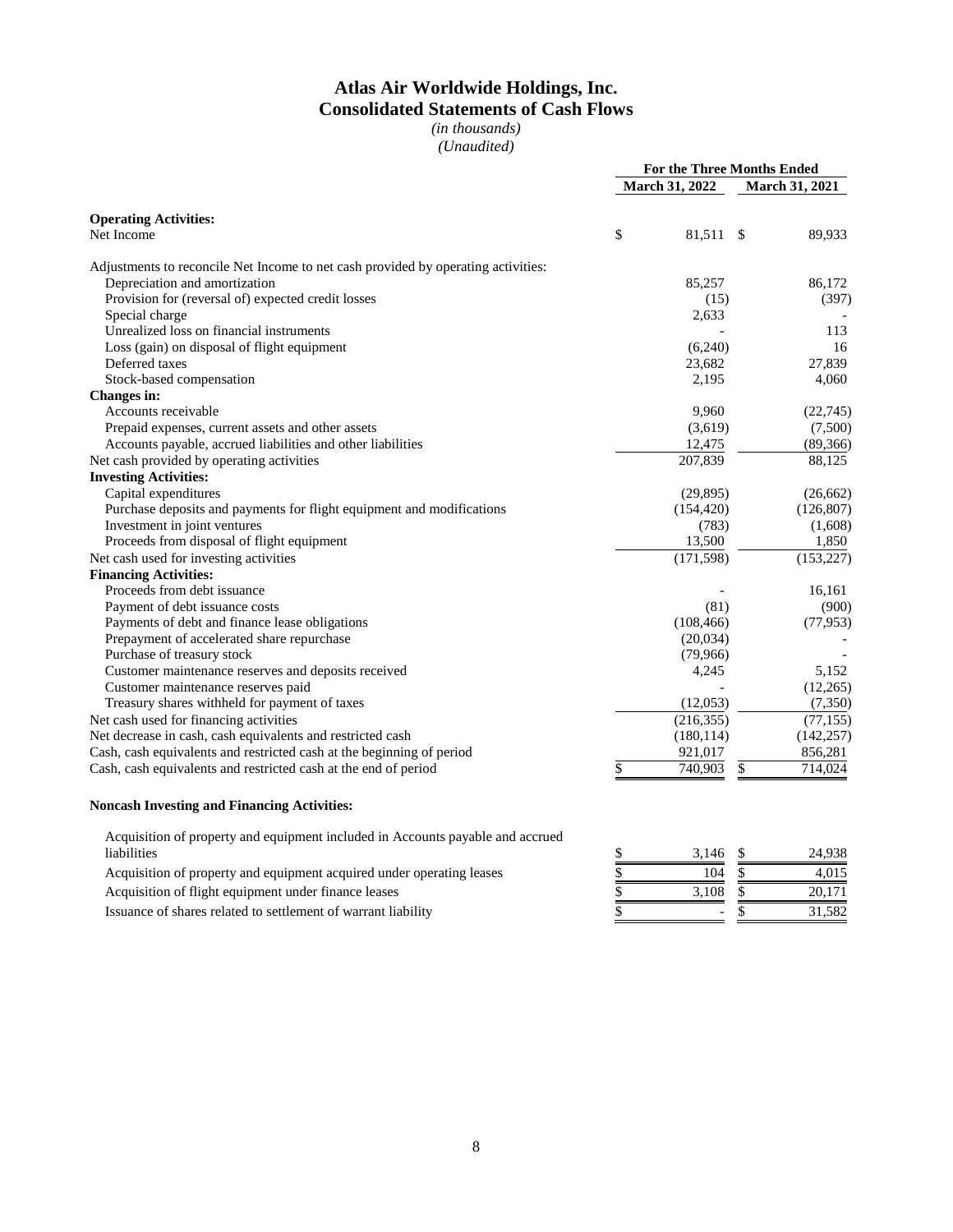## **Atlas Air Worldwide Holdings, Inc. Direct Contribution**

*(in thousands) (Unaudited)*

|                                                          | <b>For the Three Months Ended</b> |                |                       |           |  |  |
|----------------------------------------------------------|-----------------------------------|----------------|-----------------------|-----------|--|--|
|                                                          |                                   | March 31, 2022 | <b>March 31, 2021</b> |           |  |  |
| <b>Operating Revenue:</b>                                |                                   |                |                       |           |  |  |
| <b>Airline Operations</b>                                | \$                                | 995.355        | S                     | 826,240   |  |  |
| Dry Leasing                                              |                                   | 46,170         |                       | 40,364    |  |  |
| Customer incentive asset amortization                    |                                   | (10,051)       |                       | (10, 481) |  |  |
| Other                                                    |                                   | 5,682          |                       | 5,177     |  |  |
| <b>Total Operating Revenue</b>                           | S                                 | 1,037,156      | \$                    | 861,300   |  |  |
| <b>Direct Contribution:</b>                              |                                   |                |                       |           |  |  |
| <b>Airline Operations</b>                                | \$                                | 185.818        | <sup>\$</sup>         | 169,150   |  |  |
| Dry Leasing                                              |                                   | 16,909         |                       | 10,564    |  |  |
| <b>Total Direct Contribution for Reportable Segments</b> |                                   | 202,727        |                       | 179,714   |  |  |
| Unallocated income and (expenses), net                   |                                   | (100, 739)     |                       | (61, 535) |  |  |
| Unrealized (loss) on financial instruments               |                                   |                |                       | (113)     |  |  |
| Special charge                                           |                                   | (2,633)        |                       |           |  |  |
| Transaction-related expenses                             |                                   |                |                       | (201)     |  |  |
| Loss (gain) on disposal of flight equipment              |                                   | 6,240          |                       | (16)      |  |  |
| Income before income taxes                               |                                   | 105,595        |                       | 117,849   |  |  |
| Add back (subtract):                                     |                                   |                |                       |           |  |  |
| Interest income                                          |                                   | (240)          |                       | (211)     |  |  |
| Interest expense                                         |                                   | 20,423         |                       | 27,180    |  |  |
| Capitalized interest                                     |                                   | (3,764)        |                       | (1,271)   |  |  |
| Unrealized loss on financial instruments                 |                                   |                |                       | 113       |  |  |
| Other (income) expense, net                              |                                   | (618)          |                       | (39, 456) |  |  |
| <b>Operating Income</b>                                  | \$                                | 121,396        |                       | 104,204   |  |  |

Atlas Air Worldwide uses an economic performance metric, Direct Contribution, to show the profitability of each of its segments after allocation of direct operating and ownership costs. Atlas Air Worldwide currently has the following reportable segments: Airline Operations and Dry Leasing.

Direct Contribution consists of income (loss) before taxes, excluding loss on early extinguishment of debt, unrealized loss on financial instruments, special charge, transaction-related expenses, loss (gain) on disposal of flight equipment, nonrecurring items, and unallocated expenses and (income), net.

Direct operating and ownership costs include crew costs, maintenance, fuel, ground operations, sales costs, aircraft rent, interest expense on the portion of debt used for financing aircraft, interest income on debt securities, and aircraft depreciation.

Unallocated expenses and (income), net include corporate overhead, nonaircraft depreciation, noncash expenses and income, interest expense on the portion of debt used for general corporate purposes, interest income on nondebt securities, capitalized interest, foreign exchange gains and losses, other revenue, other nonoperating costs and CARES Act grant income.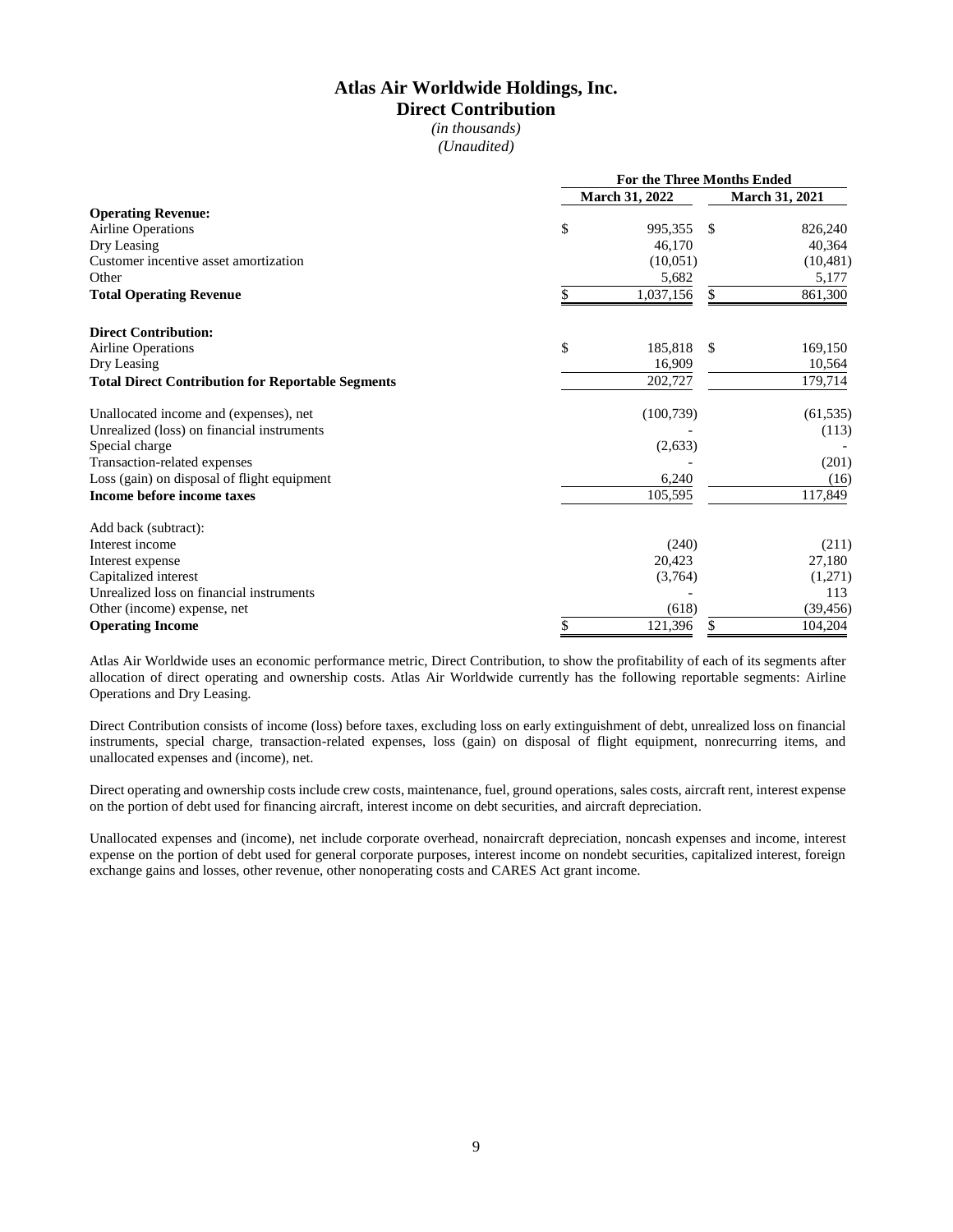## **Atlas Air Worldwide Holdings, Inc. Reconciliation to Non-GAAP Measures**

*(in thousands, except per share data) (Unaudited)*

|                                                        | <b>For the Three Months Ended</b> |           |                       |                       |        |
|--------------------------------------------------------|-----------------------------------|-----------|-----------------------|-----------------------|--------|
| <b>Net Income</b>                                      | <b>March 31, 2022</b>             |           | <b>March 31, 2021</b> | <b>Percent Change</b> |        |
|                                                        | \$                                | 81,511 \$ |                       | 89,933                | (9.4)% |
| Impact from:                                           |                                   |           |                       |                       |        |
| CARES Act grant income <sup>1</sup>                    |                                   |           |                       | (40, 944)             |        |
| Customer incentive asset amortization                  |                                   | 10,051    |                       | 10,481                |        |
| Adjustments to CBA paid time-off benefits <sup>2</sup> |                                   | 2,154     |                       |                       |        |
| Special charge <sup>3</sup>                            |                                   | 2,633     |                       |                       |        |
| Noncash expenses and income, net <sup>4</sup>          |                                   |           |                       | 4,672                 |        |
| Unrealized loss on financial instruments               |                                   |           |                       | 113                   |        |
| Other, $net5$                                          |                                   | (6,240)   |                       | 329                   |        |
| Income tax effect of reconciling items                 |                                   | (1,329)   |                       | 7,631                 |        |
| <b>Adjusted Net Income</b>                             |                                   | 88,780 \$ |                       | 72,215                | 22.9%  |
| Weighted average diluted shares outstanding            |                                   | 34,690    |                       | 29,478                |        |
| Less: effect of convertible notes hedges $6$           |                                   | (5,031)   |                       |                       |        |
| Adjusted weighted average diluted shares outstanding   |                                   | 29,659    |                       | 29,478                |        |
| <b>Adjusted Diluted EPS</b>                            |                                   | 2.99      |                       | 2.45                  | 22.0%  |

|                                                        | For the Three Months Ended |                       |     |                       |                       |  |
|--------------------------------------------------------|----------------------------|-----------------------|-----|-----------------------|-----------------------|--|
|                                                        |                            | <b>March 31, 2022</b> |     | <b>March 31, 2021</b> | <b>Percent Change</b> |  |
| Income before income taxes                             | \$                         | 105,595 \$            |     | 117,849               | (10.4)%               |  |
| Impact from:                                           |                            |                       |     |                       |                       |  |
| CARES Act grant income <sup>1</sup>                    |                            |                       |     | (40, 944)             |                       |  |
| Customer incentive asset amortization                  |                            | 10,051                |     | 10,481                |                       |  |
| Adjustments to CBA paid time-off benefits <sup>2</sup> |                            | 2,154                 |     |                       |                       |  |
| Special charge <sup>3</sup>                            |                            | 2,633                 |     |                       |                       |  |
| Noncash expenses and income, net <sup>4</sup>          |                            |                       |     | 4,672                 |                       |  |
| Unrealized loss on financial instruments               |                            |                       |     | 113                   |                       |  |
| Other, $net5$                                          |                            | (6,240)               |     | 329                   |                       |  |
| Adjusted income before income taxes                    |                            | 114,193               |     | 92,500                | 23.5%                 |  |
| Interest (income) expense, net                         |                            | 16,419                |     | 21,026                |                       |  |
| Other (income) expense, net                            |                            | (618)                 |     | 1,488                 |                       |  |
| <b>Adjusted operating income</b>                       |                            | 129,994               | \$. | 115,014               | 13.0%                 |  |
| Income tax expense                                     | \$                         | 24,084 \$             |     | 27,916                |                       |  |
| Income tax effect of reconciling items                 |                            | (1,329)               |     | 7,631                 |                       |  |
| Adjusted income tax expense                            |                            | 25,413                |     | 20,285                |                       |  |
| Adjusted income before income taxes                    |                            | 114,193               | -S  | 92,500                |                       |  |
| <b>Effective tax expense rate</b>                      |                            | 22.8%                 |     | 23.7%                 |                       |  |
| Adjusted effective tax expense rate                    |                            | 22.3%                 |     | 21.9%                 |                       |  |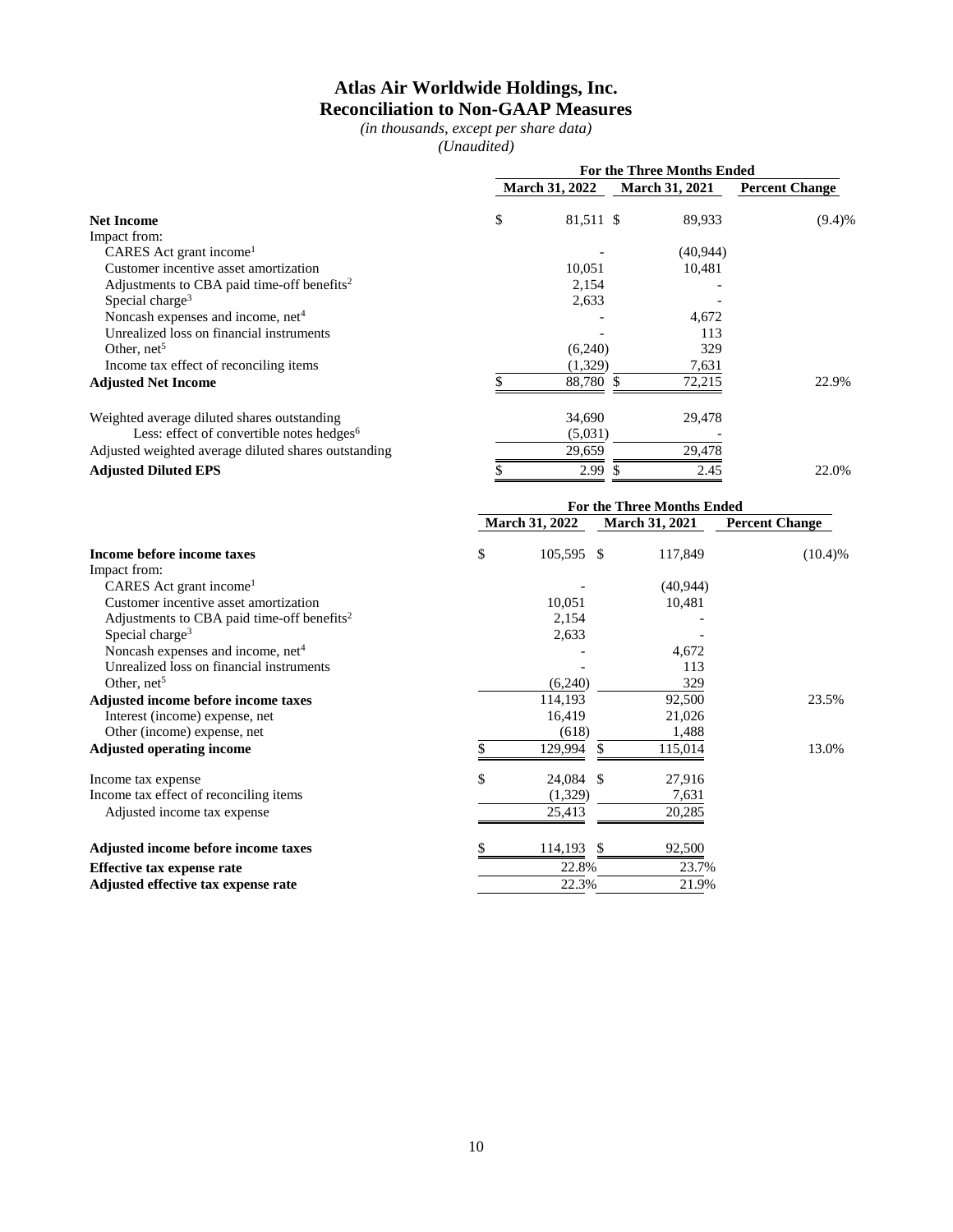### **Atlas Air Worldwide Holdings, Inc. Reconciliation to Non-GAAP Measures**

*(in thousands, except per share data) (Unaudited)*

|                                                        | <b>For the Three Months Ended</b> |            |                       |                       |        |  |  |
|--------------------------------------------------------|-----------------------------------|------------|-----------------------|-----------------------|--------|--|--|
|                                                        | <b>March 31, 2022</b>             |            | <b>March 31, 2021</b> | <b>Percent Change</b> |        |  |  |
| <b>Net Income</b>                                      | \$                                | 81,511 \$  |                       | 89,933                | (9.4)% |  |  |
| Interest expense, net                                  |                                   | 16.419     |                       | 25,698                |        |  |  |
| Depreciation and amortization                          |                                   | 72,202     |                       | 67,789                |        |  |  |
| Income tax expense                                     |                                   | 24,084     |                       | 27,916                |        |  |  |
| <b>EBITDA</b>                                          |                                   | 194,216    |                       | 211,336               |        |  |  |
| CARES Act grant income <sup>1</sup>                    |                                   |            |                       | (40, 944)             |        |  |  |
| Customer incentive asset amortization                  |                                   | 10.051     |                       | 10.481                |        |  |  |
| Adjustments to CBA paid time-off benefits <sup>2</sup> |                                   | 2,154      |                       |                       |        |  |  |
| Special charge <sup>3</sup>                            |                                   | 2,633      |                       |                       |        |  |  |
| Unrealized loss on financial instruments               |                                   |            |                       | 113                   |        |  |  |
| Other, $net5$                                          |                                   | (6,240)    |                       | 329                   |        |  |  |
| <b>Adjusted EBITDA</b>                                 |                                   | 202,814 \$ |                       | 181,315               | 11.9%  |  |  |

<sup>1</sup> CARES Act grant income in 2021 related to income associated with the Payroll Support Program.

<sup>2</sup> Adjustments to CBA paid time-off benefits in 2022 are related to our new CBA.

<sup>3</sup> Special charge in 2022 represented a charge related to two CF6-80 engines Dry Leased to a customer.

<sup>4</sup> Noncash expenses and income, net in 2021 primarily related to amortization of debt discount on the convertible notes.

 $5$  Other, net in 2022 primarily related to a gain on the sale of six spare CF6-80 engines previously held for sale. Other, net in 2021 primarily related to costs associated with our acquisition of an airline and leadership transition costs.

<sup>6</sup> Represents the economic benefit from our convertible notes hedges in offsetting dilution from our convertible notes as we concluded in no event would economic dilution result from conversion of each of the convertible notes when our stock price is below the exercise price of the respective convertible note warrants.

|                                                  | <b>For the Three Months Ended</b> |                       |                       |        |  |
|--------------------------------------------------|-----------------------------------|-----------------------|-----------------------|--------|--|
| <b>Net Cash Provided by Operating Activities</b> |                                   | <b>March 31, 2022</b> | <b>March 31, 2021</b> |        |  |
|                                                  |                                   | 207,839               |                       | 88,125 |  |
| Less:                                            |                                   |                       |                       |        |  |
| Capital expenditures                             |                                   | 29,895                |                       | 26,662 |  |
| Capitalized interest                             |                                   | 3.764                 |                       | 1,271  |  |
| Free Cash $Flow1$                                |                                   | 174,180               |                       | 60,192 |  |

<sup>1</sup> Free Cash Flow = Net Cash from Operations minus Core Capital Expenditures and Capitalized Interest.

Core Capital Expenditures excludes purchases of aircraft.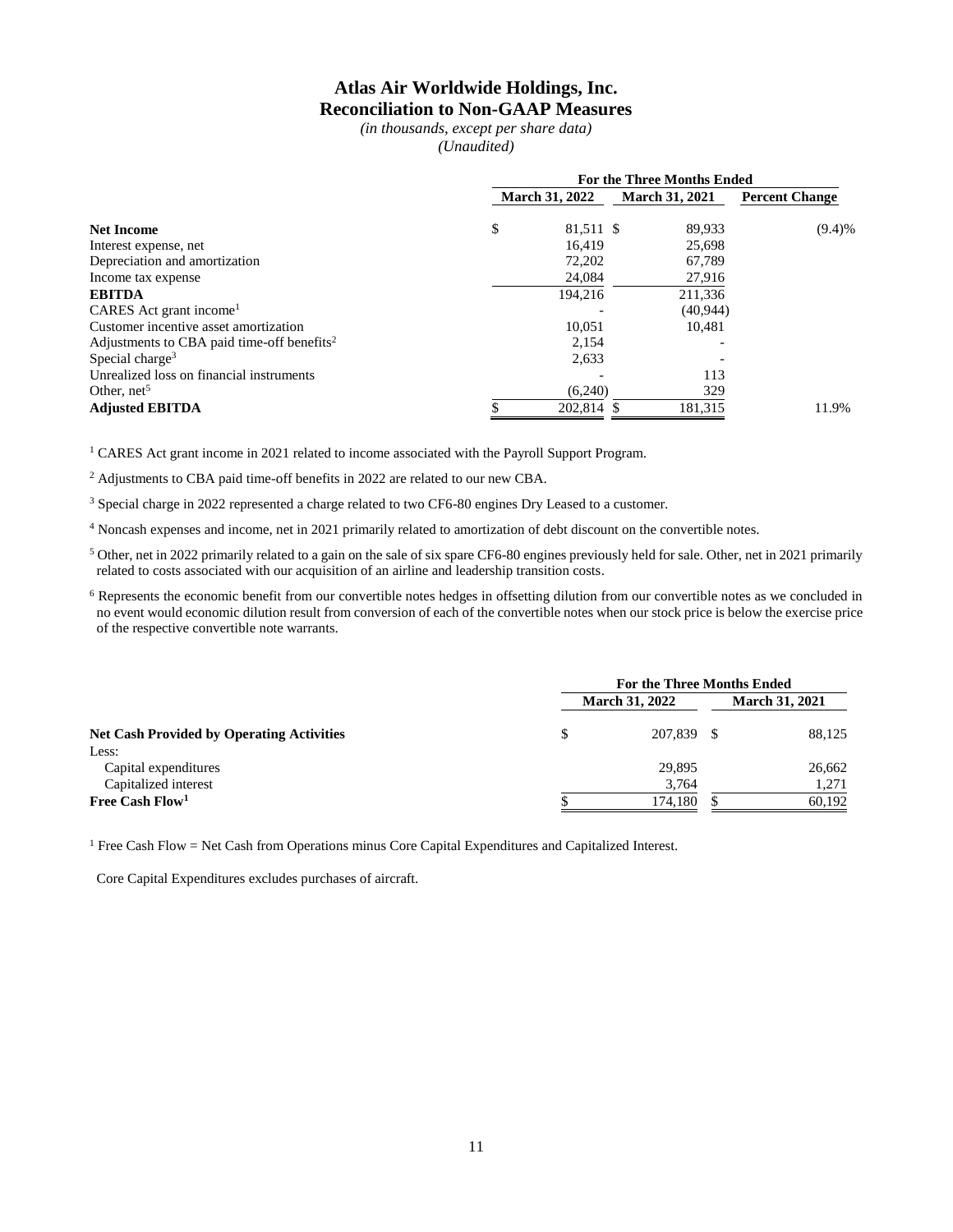# **Atlas Air Worldwide Holdings, Inc. Operating Statistics and Traffic Results**

*(Unaudited)*

|                                                                        | <b>For the Three Months Ended</b> |                       |  |                       | Increase/ |            |
|------------------------------------------------------------------------|-----------------------------------|-----------------------|--|-----------------------|-----------|------------|
|                                                                        |                                   | <b>March 31, 2022</b> |  | <b>March 31, 2021</b> |           | (Decrease) |
| <b>Block Hours</b>                                                     |                                   |                       |  |                       |           |            |
| <b>Airline Operations</b>                                              |                                   |                       |  |                       |           |            |
| Cargo                                                                  |                                   | 78,425                |  | 83,110                |           | (4,685)    |
| Passenger                                                              |                                   | 3,306                 |  | 3,648                 |           | (342)      |
| Other                                                                  |                                   | 895                   |  | 1,765                 |           | (870)      |
| <b>Total Block Hours</b>                                               |                                   | 82,626                |  | 88,523                |           | (5,897)    |
| <b>Revenue Per Block Hour</b>                                          |                                   |                       |  |                       |           |            |
| <b>Airline Operations</b>                                              | \$                                | 12,178 \$             |  | 9,524                 | \$        | 2,654      |
| Cargo                                                                  | \$                                | 11,891 \$             |  | 9,127                 | \$        | 2,764      |
| Passenger                                                              | \$                                | 18,991 \$             |  | 18,563                | \$        | 428        |
| Average Utilization (block hours per day)<br><b>Airline Operations</b> |                                   |                       |  |                       |           |            |
| Cargo                                                                  |                                   | 10.2                  |  | 10.1                  |           | 0.1        |
| Passenger                                                              |                                   | 3.6                   |  | 3.9                   |           | (0.3)      |
| All Operating Aircraft <sup>1</sup>                                    |                                   | 9.6                   |  | $\overline{9.7}$      |           | (0.1)      |
| Fuel                                                                   |                                   |                       |  |                       |           |            |
| <b>Charter</b>                                                         |                                   |                       |  |                       |           |            |
| Average fuel cost per gallon                                           | \$                                | $2.74$ \$             |  | 1.71                  | \$        | 1.03       |
| Fuel gallons consumed (000s)                                           |                                   | 89,199                |  | 95,586                |           | (6, 387)   |

<sup>1</sup> Average of All Operating Aircraft excludes Dry Leasing aircraft, which do not contribute to block-hour volumes.